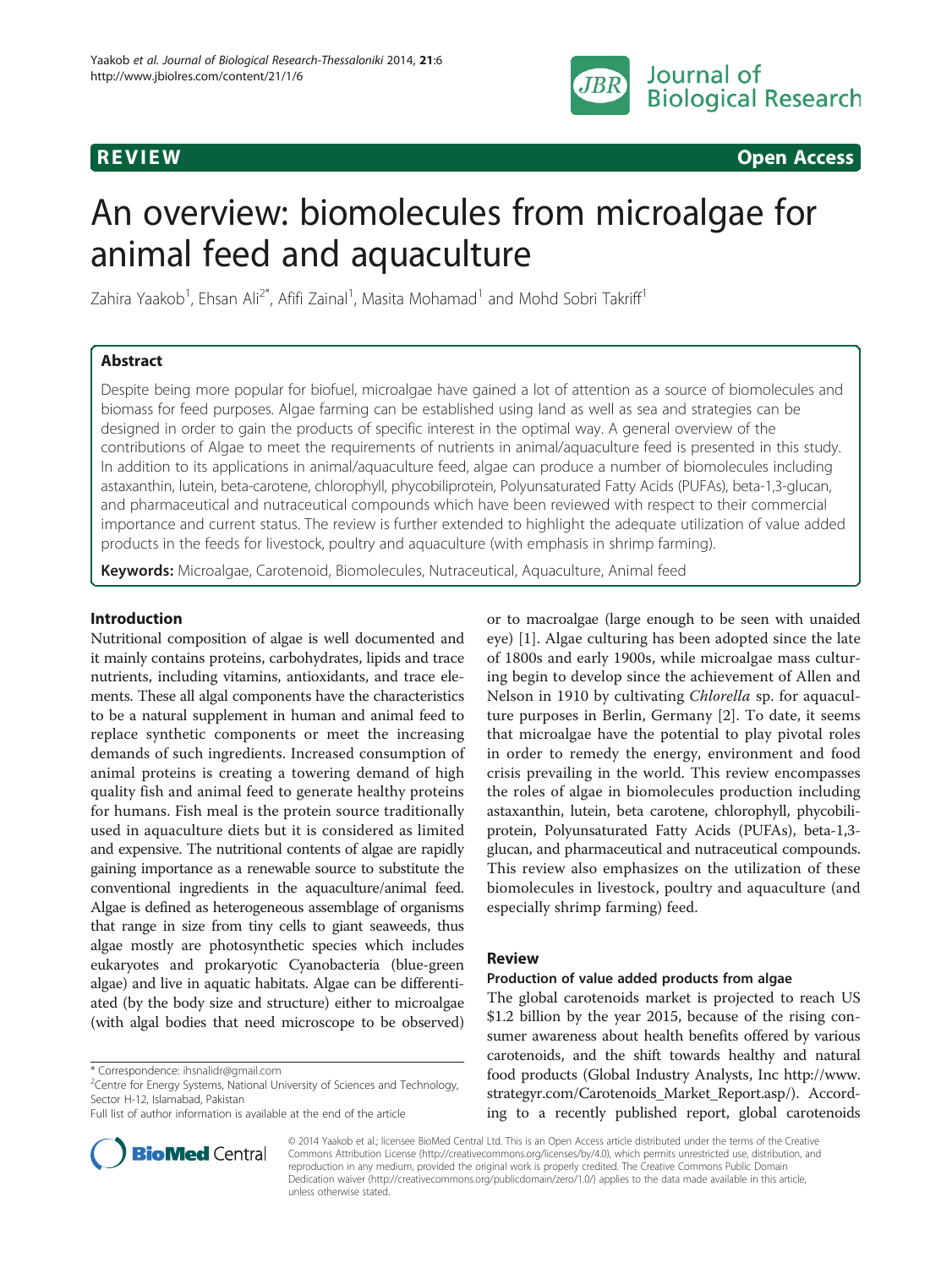market tends to reach US\$1.3 billion by 2017 ([http://](http://www.prweb.com/pdfdownload/8849957.pdf) [www.prweb.com/pdfdownload/8849957.pdf](http://www.prweb.com/pdfdownload/8849957.pdf) ). The nutraceuticals boom has also integrated carotenoid mainly on the claim of their proven antioxidant properties; carotenoids are usually considered important for industrial use in food products, cosmetics as vitamin supplements, health food products, and as feed additives for poultry, livestock, fish, and crustaceans [[3](#page-7-0)]. In contrast, carotenoid in fish oil comes from microalgae, therefore it is logical to cultivate microalgae for carotenoids production [[4](#page-7-0)]. Del Campo et al. [\[3\]](#page-7-0) have reported that structure of more than 600 different carotenoids have been derived from a 40-carbon polyene chain. This paper will focus on carotenoids such as astaxanthin, lutein, beta-carotene and other highvalued molecules which are produced by microalgae (or in some case by macro algae) and Cyanobacteria and can be industrialized. Moreover, microalgae play a key role in high grade animal nutrition food from aquaculture to farm animals. Comprehensive nutritional and toxicological evaluations have demonstrated suitability of algal biomass as a valuable feed supplement or substitute for conventional animal feed sources [[5\]](#page-7-0). Therefore, the usage of microalgae biomass for feed productions will be discussed in this review which might be helpful to encourage the trends of mass cultivation of microalgae for commercial and beneficial purposes.

#### Astaxanthin

Astaxanthin, a carotenoid equipped with two asymmetric carbon located at the 3 and 3΄ position of the benzenoid rings on either end of the molecule, has been proposed as super vitamin E due to its natural antioxidant activities [[6-8](#page-7-0)]. As a natural pigment, the major market for astaxanthin is as pigmentation source in aquaculture [\[9](#page-7-0)]. Natural astaxanthin can be produced by Haematococcus microalgae, Chlorella zofingiensis, Chlorococcum sp. and the yeast Xanthophyllomyces dendrorhous [\[10-13\]](#page-7-0). Studies regarding effects on lipid metabolism and antioxidant defense mechanisms revealed that astaxanthin is responsible for lowering the plasma lipid concentrations and enhancing antioxidant defense in apolipoprotein E knockout mice [[14](#page-8-0)]. The increasing growth of salmonid farming has created an enormous demand for natural astaxanthin as pigment. Out of total carotenoid (astaxanthin, cantaxanthin), the astaxanthin was determined as the most important carotenoid in salmons and rainbow trouts [[15\]](#page-8-0). Salmonid are unable to synthesize astaxanthin de novo, therefore carotenoid pigments must be supplied in their artificial aquaculture diet [\[16](#page-8-0)]. The carotenoid pigment astaxanthin has important applications and is routinely being used in the nutraceutical, cosmetics, food and feed industries [[17](#page-8-0)]. In aquaculture feed, it has been used to culture salmon, shrimp, ornamental fish and sea bream. A recent report showed that Hae*matococcus pluvialis* especially in dose of 3 g  $kg^{-1}$  feed administration may effectively enhance the antioxidant system and some biochemical parameters in rainbow trout [[18](#page-8-0)]. Astaxanthin is not responsible only to provide pigmentation but also has been attributed with extraordinary potential for protecting the organism against a wide range of diseases, and has considerable potential and promising applications in human health [[13](#page-7-0)]. Natural astaxanthin was also found effective to treat the patients with functional dyspepsia, caused by Helicobacter pylori [[7\]](#page-7-0). UV radiation from sunlight is known as the most potent environmental risk factor in skin cancer pathogenesis, astaxanthin has been demonstrated as a protective tool against UVA-induced DNA alterations in human skin fibroblasts (1BR-3) [\[19\]](#page-8-0).

Epidemiological studies have demonstrated a correlation between increased carotenoid intake and reduced incidence of coronary heart disease, certain cancer types, macular degeneration, and increased resistance to viral, bacterial, fungal and parasitic infection [[20\]](#page-8-0). The price for astaxanthin varies in the market and depends on the percentage contents in algal source; however the overall maintained price of 5% astaxanthin is about US \$1900 kg-1 ([http://www.herbridge.com/bencandy.php?](http://www.herbridge.com/bencandy.php?fid-55-id-23446-page-1.htm) [fid-55-id-23446-page-1.htm\)](http://www.herbridge.com/bencandy.php?fid-55-id-23446-page-1.htm).

#### Lutein

Lutein is another important carotenoid which can be found naturally in algae. It is prominent in human serum and foods [[21\]](#page-8-0). Lutein has been used for the pigmentation of animal tissues and products, and it is considered important for the natural coloration of foods, drugs and cosmetics. It has been documented that it plays an active role in delaying chronic diseases, stimulating the immune response, hampering the development of cataracts and the progression of early atherosclerosis, and preventing blindness or decrease in vision caused by age-related macular degeneration [\[22-24](#page-8-0)]. Global lutein market in 2004 accounted for US\$139 million and was considered as the fastest projected growth in individual carotenoids sales [[3](#page-7-0)]. The recent market value of lutein is  $\sim$  US\$233 million (2010), and is expected to reach US\$309 million by 2018 with a compound annual growth rate of 3.6% ([http://www.companiesandmarkets.com/](http://www.companiesandmarkets.com/Market/Food-and-Drink/Market-Research/The-Global-Market-for-Carotenoids/RPT988273) [Market/Food-and-Drink/Market-Research/The-Global-](http://www.companiesandmarkets.com/Market/Food-and-Drink/Market-Research/The-Global-Market-for-Carotenoids/RPT988273)[Market-for-Carotenoids/RPT988273](http://www.companiesandmarkets.com/Market/Food-and-Drink/Market-Research/The-Global-Market-for-Carotenoids/RPT988273)). French marigold (Tagetes patula) is currently the most widely applied source for lutein production in the world. In the USA, two lutein containing products, Aztec Marigold and Tagetes have been commercialized. Lutein is usually produced from three different marigold flowers (Tagetes patula L.) (marigold orange, marigold yellow, and marigold red) but the marigold orange (MGO) variety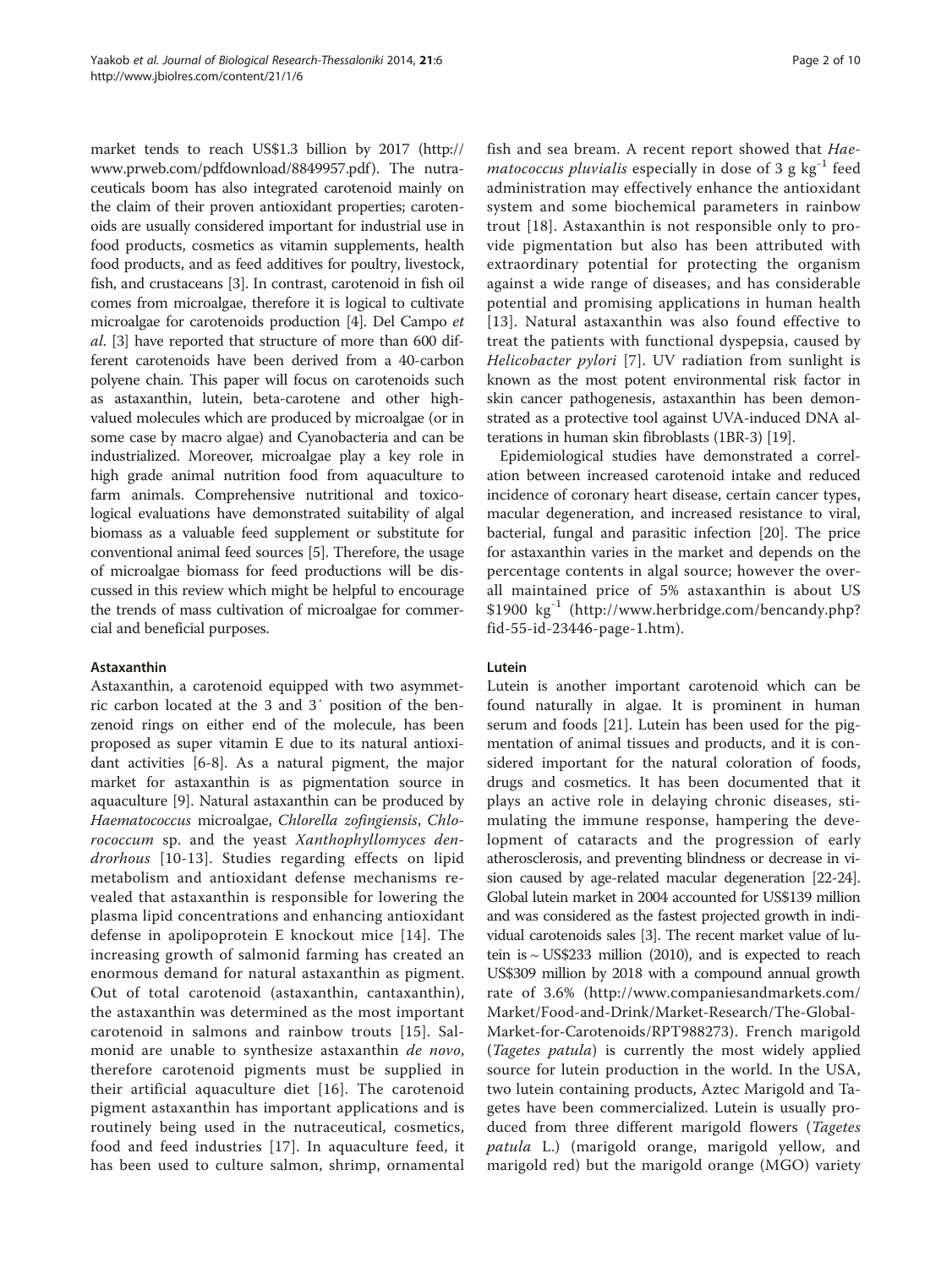contains the maximum amount of lutein [\[25](#page-8-0)]. However, mass plantation of marigold occupies a large land area and it is easily influenced by seasonal and climatic change [\[24\]](#page-8-0). Although an established commercial system for the production of lutein from microalgae does not exist yet, the basis for outdoor production of lutein-rich cells of strains of Muriellopsis sp. and Scenedesmus sp. at a pilot scale have already been set up [[3](#page-7-0)]. Recently, there has been remarkable interest in dietary carotenoids with respect to their antioxidant properties and their ability to reduce the chances of some chronic diseases which occurred because of the free radicals. Possibly, carotenoids protect cells from oxidative stress by quenching singlet oxygen damage with a variety of mechanisms. Therefore, algae derived carotenoids could be a leading natural resource in the search of potential functional ingredients [[26\]](#page-8-0). The microalgae biomass from chlorophycean is also considered as the major source of lutein, especially Chlorella sp., Scene-desmus sp. and Muriellopsis sp. [[3,](#page-7-0)[24\]](#page-8-0). Laboratory studies showed that heterotrophically cultivated Chlorella sp. produce considerable amount of lutein [\[27](#page-8-0)]. The ability of heterotrophic growth in fermenters makes Chlorella sp. a potential alternative resource for commercial production of lutein [\[24\]](#page-8-0). Studies showed that more lutein will be produced by Chlorella sp. using Basal Medium compared to Kuhl Medium because of the high concentration of EDTA and minerals  $(500 \text{ mg } l^{-1})$ : 9.3 mg  $\lbrack$ <sup>-1</sup>) [\[22\]](#page-8-0). On the other hand, Wu *et al.* [[24](#page-8-0)] have modeled lutein production by heterotrophic Chlorella sp. in batch and fed-batch cultures as a potential alternative source for commercial production.

#### Beta-carotene

Beta-carotene is a pigment of increasing demand and a wide variety of market applications: as food coloring agent, pro-vitamin A (retinol) in food and animal feed, additive to cosmetics and multivitamin preparations, and as a health food product under the antioxidant category. The market value of beta-carotene was estimated about US\$253 million in 2009 [[3](#page-7-0)]. According to a report on the global market for carotenoids (September 2001), the market value of beta-carotene was estimated at around US\$261 million in 2010 and this market is expected to grow to US\$334 million by 2018 at a compound annual growth rate of 3% [\(http://www.companiesandmarkets.](http://www.companiesandmarkets.com/News/Chemicals/Beta-carotene-the-Largest-Carotenoid-Sector-is-Forecast-to-be-Worth-US-334-Mn-by-2018/NI2439) [com/News/Chemicals/Beta-carotene-the-Largest-Caroten](http://www.companiesandmarkets.com/News/Chemicals/Beta-carotene-the-Largest-Carotenoid-Sector-is-Forecast-to-be-Worth-US-334-Mn-by-2018/NI2439)[oid-Sector-is-Forecast-to-be-Worth-US-334-Mn-by-2018/](http://www.companiesandmarkets.com/News/Chemicals/Beta-carotene-the-Largest-Carotenoid-Sector-is-Forecast-to-be-Worth-US-334-Mn-by-2018/NI2439) [NI2439\)](http://www.companiesandmarkets.com/News/Chemicals/Beta-carotene-the-Largest-Carotenoid-Sector-is-Forecast-to-be-Worth-US-334-Mn-by-2018/NI2439).

Because of limited supply from natural sources, a number of companies have introduced synthetically produced carotenoids to meet the high demands in the global market. Beta-carotene, a provitamin A is the only carotenoid which has the potential to form two molecules of vitamin

A (retinol) [\[28\]](#page-8-0). Natural production of beta-carotene can be produced by the microalgae genus Dunaliella, strains that have shown to change their color from green to orange may produce and accumulate large amount of cellular beta-carotene [\[29](#page-8-0)]. Dunaliella sp. occurs in oceans, brine lakes, salt marshes, salt lagoon and salt water ditches near sea, predominantly in water bodies containing more than 2 M salt and high level of magnesium. Dunaliella sp. is recognized as being the most halotolerant eukaryotic photosynthetic organism, showing a remarkable degree of adaptation to variety of salt concentrations from as low as 0.1 M to salt saturation about 4 M [\[30\]](#page-8-0). The unicellular halotolerant alga *Dunaliella bardawil* was shown to contain high concentration of beta-carotene, composed of the all-trans and the 9-cis isomers [\[28\]](#page-8-0). Beta-carotene is a structural analogue of vitamin A and its topical application can effectively be used to treat skin melasma [[31](#page-8-0)]. It has been reported that a daily dose of Dunaliella sp. beta-carotene exerts a protective effect against exercise induced asthma probably through in vivo antioxidative effect [[32](#page-8-0)]. Age-related macular degeneration is one of the most common eye diseases causing severe or permanent loss of vision, an antioxidant therapy using combinations of high dosage antioxidant vitamins C, E, beta-carotene, and zinc are employed [[33,34](#page-8-0)].

The price for natural beta-carotene depends on demand varying from US\$300 to US\$3000  $kg^{-1}$ . Purified beta-carotene is sold in vegetable oil form ranging from 1% to 20% of concentration depending on type of food products. Naturally produced purified beta-carotene is usually accompanied with other Dunaliella sp. carotenoid (carotenoid mix) which includes lutein, neoxanthin, zeaxanthin, violaxanthin, cryptoxanthin, and α-carotene. Variety of natural beta-carotene can be found for sale as health food and supplement under vitamin section. In powder form, natural beta-carotene is used for colorization and pro-vitamin A for animal (cattle and poultry) and aquaculture (shrimp and fish) feed [\[30](#page-8-0)].

#### Chlorophyll

Chlorophyll is a green pigment and is an extremely important biomolecule, critical in photosynthesis, which allows plants to absorb energy from light for carbon dioxide fixation. The most green leaf material contains about 0.3% chlorophyll and on extraction using conventional methods yields about only 5%. Cheap sources, like grass and lucerne (alfalfa), are usually selected as chlorophyll source [[35](#page-8-0)]. In more esoteric extractions, leaves of nettles and elder are preferred, whilst algae and silk worm droppings have also been used commercially [\[36](#page-8-0)].

Structurally, chlorophyll is essentially two parts: a substituted porphyrin ring known as an excellent chelating ligand and a long carbon chain phytol [[37](#page-8-0)]. Dietary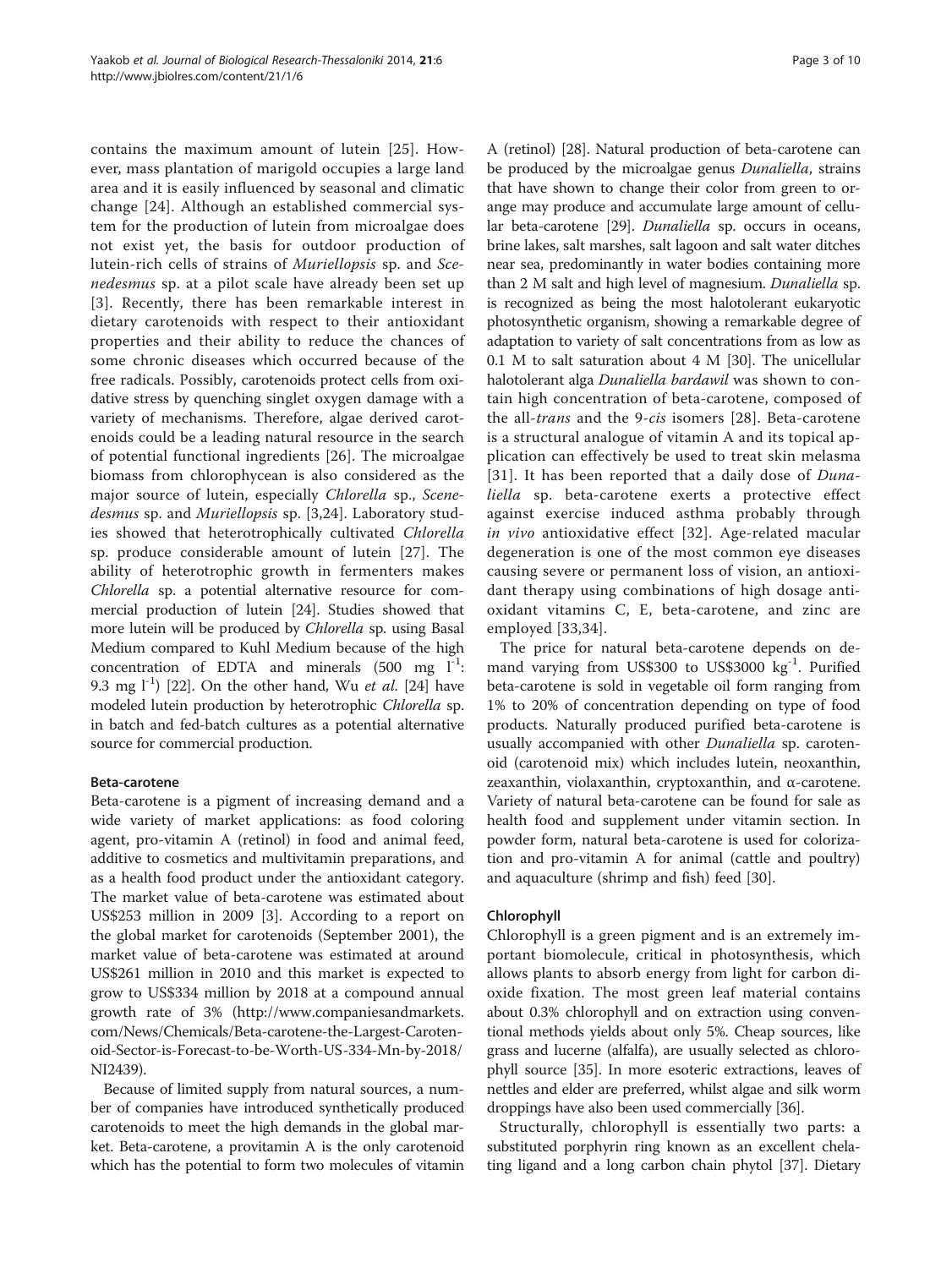chlorophyll is predominantly composed of lipophilic derivatives including chlorophyll a and b. The structural modifications of the chlorophyll pigments mainly the de-esterification of phytol ring may significantly increase (65-fold) its transfer from the food matrix to the intestinal epithelial cells during digestion [\[38](#page-8-0)]. Sodium/ copper derivatives of chlorophyll are frequently used as food additives or in beverages [[39](#page-8-0)]. Sodium copper chlorophyllin is an approved food color in the USA ([http://www.](http://www.accessdata.fda.gov/scripts/cdrh/cfdocs/cfCFR/CFRSearch.cfm?fr=73.125) [accessdata.fda.gov/scripts/cdrh/cfdocs/cfCFR/CFRSearch.](http://www.accessdata.fda.gov/scripts/cdrh/cfdocs/cfCFR/CFRSearch.cfm?fr=73.125) [cfm?fr=73.125\)](http://www.accessdata.fda.gov/scripts/cdrh/cfdocs/cfCFR/CFRSearch.cfm?fr=73.125). Besides that, it repairs cells, increases hemoglobin in blood and promotes the cell growth [[5](#page-7-0)]. Regarding the cytotoxity of chlorophyll derivatives, the application of pheophorbide and pheophytin against tumor cell revealed that the cellular uptake and inhibition of myeloma cell multiplicity was greater for pheophorbide than pheophytin, hence it indicates that chlorophyll derivates may play a role in cancer prevention [\[28](#page-8-0)]. Patients with chronic relapsing pancreatitis can be treated with chlorophyll-α without any unfavorable side-effects, such as of allergic, or photosensitive, or hepatotoxic nature [\[40\]](#page-8-0).

Chlorophyll has also been investigated as potential source of pigments in cosmetics; the brown and red algae are mostly used in the cosmetic industries [\[5](#page-7-0)]. Furthermore, in food industry, chlorophyll is used as natural pigment ingredient in processed foods. Because of its strong green pigment and consumer demand for natural foods, chlorophyll is gaining importance as food additive. This in turn is encouraging food processors to switch from artificial pigments to chlorophyll-based natural coloring. However, a downstream process needs to be developed to purify chlorophyll a and b from algae [[5](#page-7-0)].

#### Phycobiliproteins

Phycobiliprotein, a high-potential molecule, has been utilized commercially as natural dyes and has a variety of applications in pharmaceutical industry. It is classified according to UV-visible absorption maxima as phycocyanin (blue pigment), phycoerythrins (red pigment), and allophycocyanin (pale-blue pigment). The annual market of phycocyanin was around US\$5-10 million [\[41\]](#page-8-0). The Cyanobacterium Spirulina sp. is a source of c-phycocyanins and allophycocyanins and contains relatively low nucleic acid content; is composed of 55%-70% protein, 6%-9% fat, and 15%-20% carbohydrate, and is rich in minerals, vitamins, fibres, and pigments [\[42\]](#page-8-0). Another type of algae that can be a source for phycobiliprotein is Aphanizomenon flos-aquae [[28,43\]](#page-8-0). Arthrospira sp. is a group of Cyanobacteria characterized by loosely spiral shaped trichomes arranged in an open helix enclosed in a thin mucilaginous sheath, usually found in alkaline, brackish and saline waters. They usually become predominant species and form massive blooms [[44\]](#page-8-0). The phycobiliprotein may be utilized for labeling

antibodies in clinical tests (such as immunofluoresscence or flow cytometry) by binding to biologically active molecules such as immunoglobulin, biotin or protein [\[28](#page-8-0),[45\]](#page-8-0). Scientific studies have shown that the synergistic action of a wide spectrum of antioxidants is better than the activity of a single antioxidant, and that antioxidants from natural sources (primarily foods) have a higher bioavailability and therefore higher protective efficacy than synthetic antioxidants [\[43](#page-8-0)]. It is reported that phycocyanin acts as antioxidant against free radicals and selenium and phycocyanin have been reported to show potent cancer chemopreventive activities [\[46,47](#page-8-0)]. It is proven that phycocyanin is 20 times more efficient than ascorbic acid against hemolysis induced by peroxyl radicals in human erythrocytes [\[28\]](#page-8-0).

#### Polyunsaturated fatty acids (PUFAs)

Polyunsaturated Fatty Acids (PUFAs) include docosahexaenoic acid (DHA), eicosapentaenoic acid (EPA), arachidonic acid (AA), γ-linolenic acid (GLA) and have been widely recognized as beneficial towards human health [[48\]](#page-8-0). According to a new technical market research report "Global Market for Oleochemical Fatty Acids" (CHM062A) from BCC Research ([www.bccresearch.](http://www.bccresearch.com) [com\)](http://www.bccresearch.com), the naturally produced fatty acid market was valued at US\$7.2 billion in 2011 and should reach US\$6.9 billion in 2012. The total market value of fatty acids expected to reach US\$13 billion in 2017 ([http://www.](http://www.slideshare.net/bccresearch) [slideshare.net/bccresearch\)](http://www.slideshare.net/bccresearch).

Natural PUFAs can be obtained from fish or extracted from fish oil. However, there is report on the possibility of accumulated toxin in the PUFAs derived from fish sources, furthermore the unpleasant smell, taste and poor oxidative stability has limits the application of fish oil as food additive [[4](#page-7-0)]. Fish oil derived PUFAs have low oxidative stability and the oxidative stability of DHA containing algae oils varies widely depending on some physical parameters. However, EDTA can be used to inhibit oxidation of foods containing long-chain PUFA from either fish or algae and fortified with iron [\[49](#page-8-0)]. Moreover, a recent study has shown that PUFAs  $(450 \text{ mg day}^{-1})$  are not being met by the diet in the majority of the population; the current mean intake of PUFAs by adults is estimated to be about 282 mg day $^{-1}$  (EPA and DHA contributing about 244 mg day<sup>-1</sup>) [\[48\]](#page-8-0). It is undeniable that microalgae can be the alternative natural source for PUFAs; PUFAs found in fish are actually originated from microalgae. However, DHA is the only algal PUFA commercially available as an omega-3 fatty acid and has been documented as a major structural fatty acid in the grey matter of the brain [\[50\]](#page-8-0). DHA is important for correct brain and eye development in infants and has been shown to support cardiovascular health in adults [\[4](#page-7-0)[,51](#page-8-0)]. DHA helps body to fight against diseases and recent studies explore the significant role of PUFAs in the immune system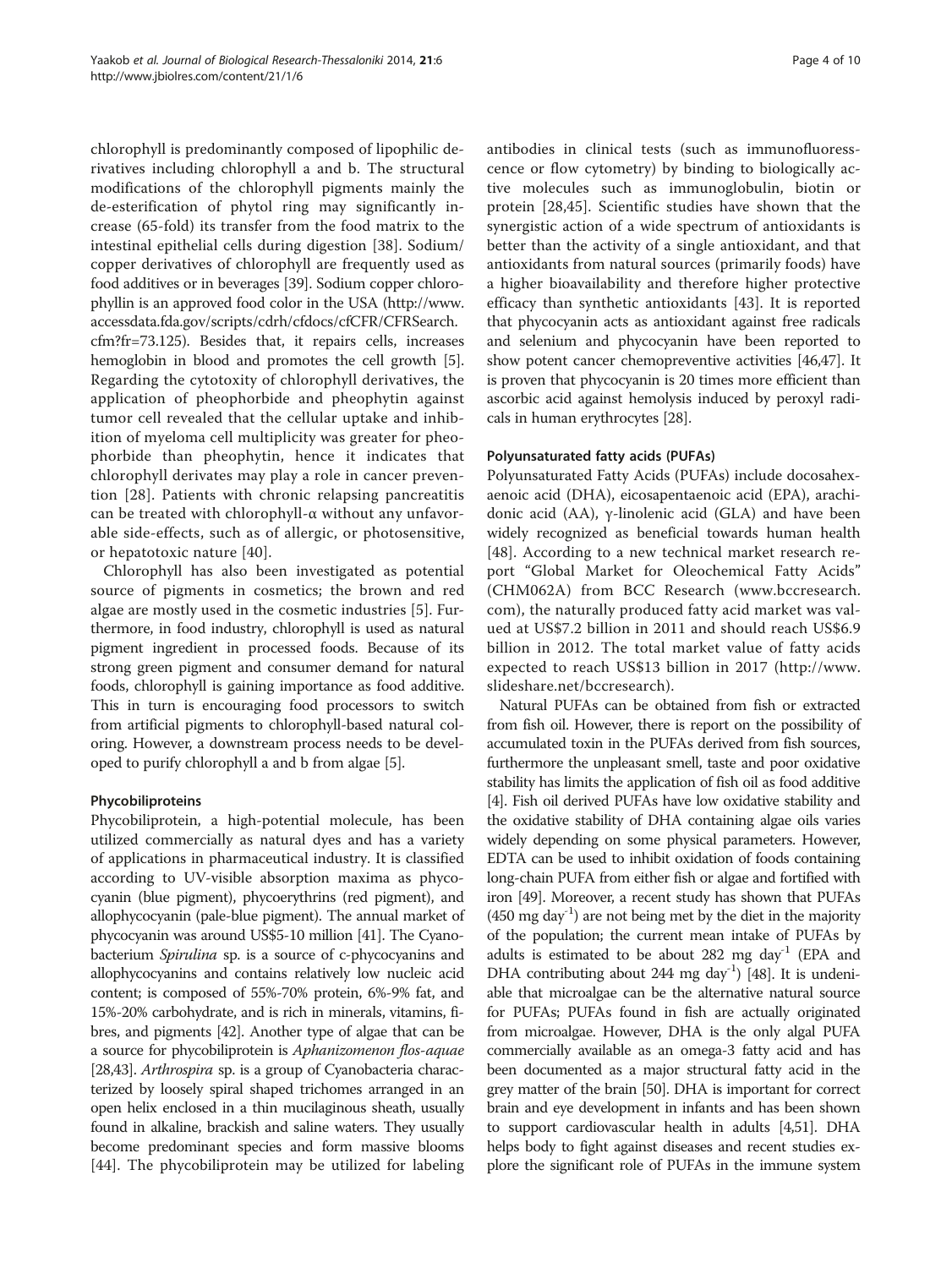have also been reported [[52](#page-8-0)]. Μarine microalgae have significantly higher DHA contents compared to fresh water microalgae [\[5\]](#page-7-0). DHA is found in a limited selection of foods such as fatty fish and organic meat; it also occurs naturally in breast milk and its concentration in breast milk might be influenced by environmental factors, however it is not available in cow's milk [[53](#page-8-0)]. Since 1990, a number of health and nutrition organizations have specifically recommended the inclusion of DHA in infant formula for preterm and full term infants. DHA is the characteristic PUFA of the marine dinoflagellates. Crypthecodinium cohnii is a non-photosynthetic, marine dinoflagellate producing DHA predominantly [\[54](#page-8-0)]. Nearly 30-50% of its constituent fatty acids are C22:6 (n-3) fatty acid and no other PUFAs are present in excess of 1%. It is, thus easy to separate DHA from the fatty acid mixtures. For this reason, Crypthecodinium cohnii represents a promising source for the commercial production of DHA [[55](#page-8-0)]. The world wholesale market for infant formula was estimated to be about US\$10 billion per year [\[56\]](#page-8-0). A number of food items containing PUFAs (including DHA) are being sold in market [[4](#page-7-0)]. Some algae-related heterotroph strains that have high DHA such as Schizochytrium mangrove, reported to have main component of DHA in a range of 33-39% of total fatty acid while Amphidium caryerea and Thrautocytrium aureum contain 17% and 16.1%, respectively [\[5](#page-7-0)].

Nannochloropsis sp. has been proposed as a source of PUFAs due to its high contents of EPA [[57\]](#page-8-0). Thus, Nannochloropsis sp. production has been used to address the rotifer requirements of 8 million gilt-head sea bream fingerlings production annually [[58](#page-8-0)]. Being suitable for aquaculture industry, EPA too has been used as nutritional supplement. The diatoms Phaeodactylum tricornutum and Nitzschia laevis are algae strains to be utilized as sources of EPA [[4](#page-7-0)[,59\]](#page-8-0). Chaetoceros muelleri var. subsalsum and Isochrysis galbana have record percentage of DHA and EPA; they present the highest output of EPA (3.5% and 4.8% on dry basis, respectively) using vertical plate glass reactor [[58,60](#page-8-0)]. EPA is an n-3 PUFA that plays an important role in the regulation of biological functions and prevention and treatment of a number of human diseases such as heart and inflammatory diseases [[61](#page-8-0)]. The eicosanoids are hormonelike substances including prostaglandins (PG), thromboxanes (TX) and leukotrienes (LT). AA and EPA are precursors of eicosanoid compounds. However, the eicosanoids from these two fatty acids are different structurally and functionally, and are sometimes even antagonistic in their effects. A balanced uptake of EPA/AA can prevent

eicosanoid dysfunctions and may be effective in treating a number of illnesses and metabolic disorder [\[59](#page-8-0)]. Porphyridium cruentum, a red alga, has been used for massive cultures due to its relatively high AA and EPA concentration. Nevertheless, Porphyridium cruentum biomass is high in protein (34.1%), carbohydrates (32.1%) and essential minerals [\[62\]](#page-8-0). AA is potentially used for infant formulas (either for full-term or preterm infants) and as nutritional supplement [\[4](#page-7-0)].

Aside from phycobiliprotein, Arthrospira sp. is known to be the richest algal source of GLA. GLA is important to the infant formulas for full-term infant and has the potential to lower low-density lipoproteins in hypercholesterolemic patients, alleviate the premenstrual syndrome and treat atopical eczema [\[4](#page-7-0)[,44\]](#page-8-0). GLA may attenuate the signs and symptoms of inflammatory diseases such as rheumatoid arthritis and atopic dermatitis [\[63,64](#page-9-0)]. From both animal and human trials, it has been revealed that dietary supplementation with GLA can modulate inflammation [[63](#page-9-0)].

#### Beta-1,3-glucan

Beta-1,3-glucanis considered responsible to initiate host defense reactions in response to pathogen surface molecules. The most important substance other than oil in Chlorella sp. is beta-1,3-glucan. The world annual sales of Chlorella sp. are in excess of US\$ 38 billion [\[65](#page-9-0)]. Initially, beta-1,3-glucan was named as Zymosan in the 1940s in Norway. It was found in the cell wall of baker's yeast. Further studies have been conducted by Riggi & Di Luuzio in 1961 [\[66](#page-9-0)] in Italy, and since then the bioactive compound was renamed as beta-1,3-glucan. Further studies on beta-1,3-glucan has been done in Japan around 1970s. Beta-1,3-glucan is important to human health. Feeding of immunostimulant beta-1,3-glucan to healthy fish may raise the non-specific and specific immunity level and the protection against bacterial infection compared with the control [[67](#page-9-0)]. Chlorella sp. is a major source of beta-1,3-glucan [[68\]](#page-9-0). Beta-1,3-glucan had significant effect as a prophylactic treatment to reduce the anthrax infection in mice and the same type of treatment can also inhibit the growth of cancer cells in vivo by involving stimulation of three important cytokines [\[69,70\]](#page-9-0). Positive effects were also found in patients after cardiopulmonary bypass, and inhibition of antiviral activity has been found in HIV-infected patients, moreover beta-1,3-glucans are routinely used in patients for tumor immunotherapy [[71](#page-9-0)]. The use of beta-1,3-glucan is of special interest in the cancer patient undergoing chemotherapy and/or radiation treatment, since betaglucans have shown a remarkable ability to accelerate hematopoetic recovery in both sublethally and lethally irradiated mice. It can also stimulate recovery of the bone marrow following chemotherapy, which is vital to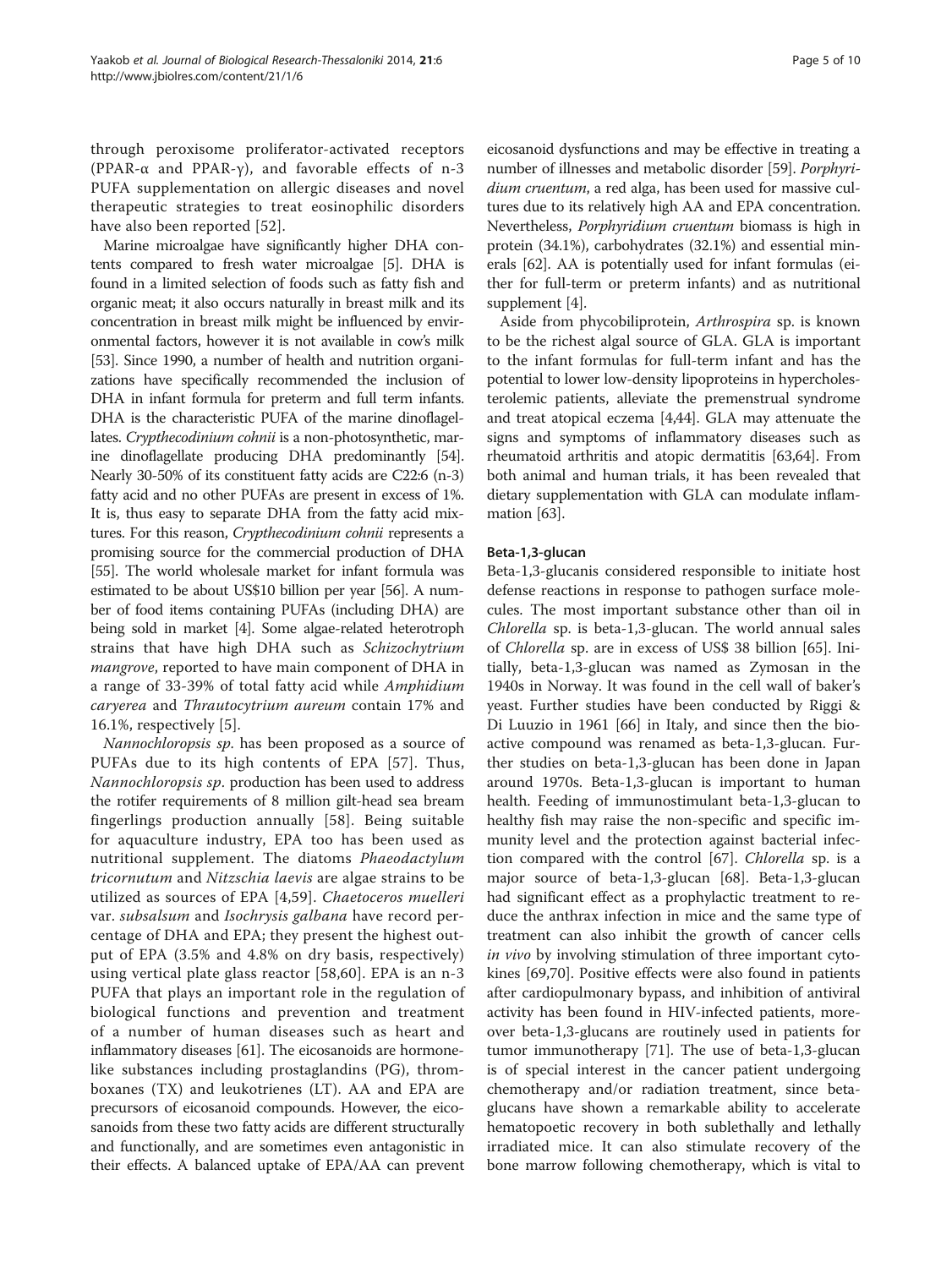restricting tumor growth and preventing infectious complications during treatment. Amparyup et al. [\[72](#page-9-0)] showed that pattern recognition proteins [including lipopolysaccharide and beta-1,3-glucan binding protein (LGBP)] could enhance the phenoloxidase activity in shrimp.

#### Pharmaceutical and nutraceutical compounds

Algae have the potential to be a source of compounds having antibiotic and anticancer activity. A wide variety of Cyanobacteria produce compounds including sulfolipids that were active against herpes virus, pneumonia virus and HIV [[73,74](#page-9-0)]. Cyanobacteria can produce tolytoxin (6-hydroxy-7-O-methylscytophycin B), an antifungal antibiotic and highly toxic to mice [\[75,76\]](#page-9-0). The marine cyanobacterium Lyngbya majuscula produces aurilides B and C having cytotoxicity against human lung tumor and mouse neuroblastoma cell line [\[77](#page-9-0)]. Moreover the macroalgae Laphocladia sp. is capable of producing lophocladine alkaloids that exhibit cytotoxicity to NCI-H460 human lung tumor and MDA-MB-435 breast cancer cell lines [[78\]](#page-9-0). Therefore, once the algal sources of useful medicinal compound are identified, the algae can be cultivated in mass scale and the material can be extracted, purified, and marketed [\[1](#page-7-0)]. Some microalgae species are established in the skin care market, the main ones being Arthrospira sp. and Chlorella sp. A number of cosmeticians have even invested in their own microalgae production ([http://www.fao.org/docrep/](http://www.fao.org/docrep/012/i1704e/i1704e01.pdf) [012/i1704e/i1704e01.pdf](http://www.fao.org/docrep/012/i1704e/i1704e01.pdf)). Two examples of commercially available products and their properties claimed by their companies are a) a protein-rich extract from Arthrospira sp. that repairs the signs of early skin aging, exerts a tightening effect and prevents stria formation [\[4](#page-7-0)] (Protulines, Exsymol S.A.M., Monaco) and b) an extract from Chlorella vulgaris that stimulates collagen synthesis in skin, thereby supporting tissue regeneration and wrinkle reduction (Dermochlorella, Codif, St. Malo, France [http://](http://www.coptis.com/site/desc.php?RefFab=1CDF) [www.coptis.com/site/desc.php?RefFab=1CDF\)](http://www.coptis.com/site/desc.php?RefFab=1CDF). Recently, two new products have been launched by Pentapharm (Basel, Switzerland): a compound from Nannochloropsis oculata is used for excellent skin-tightening properties (short and long-term effects) (Pepha-Tight) and an ingredient from *D. salina* is known to have the ability to markedly stimulate cell proliferation and turnover to positively influence the energy metabolism of skin (Pepha-Ctive) [\[4](#page-7-0)].

#### Livestock feed

Spirulina has been frequently used in feed supplements due to its excellent nutrient compounds and digestibility because it has small amount of carbohydrates. The livestock feed is another useful product which may be obtained from the algae, since many of algae species have been examined for their biochemical compositions to evaluate their suitability as a substitute or primary livestock feed [\[79](#page-9-0)]. Spirulina has a unique blend of nutrients containing nutrients that include B-complex vitamins, minerals, proteins, gamma-linolenic acid and super anti-oxidants (such as beta-carotene, vitamin E, trace elements) and a number of unexplored bioactive compounds [[80](#page-9-0)]. Compared to other microorganisms, Spirulina sp. can be cultivated in high saline water and alkaline conditions which give an advantage to function as a feedstock for livestock feed [[81](#page-9-0)]. Recently, studies regarding growth and body conformation responses of genetically divergent Australian sheep to Spirulina (Arthrospira platensis) supplementation revealed that Spirulina can increase live weight, growth and body conformation significantly [\[82](#page-9-0)]. Feeding lipid-encapsulated algae supplements may increase n-3 content in milk fat without adversely affecting milk fat yield [\[83](#page-9-0)].

An algal supplementation level of about 10 g  $kg^{-1}$  of dry matter intake proved to be effective in reducing milk fat content and in modifying the milk fatty acid composition toward increased conjugated linolenic acid (CLA) and DEA concentrations [\[84](#page-9-0)]. A related study demonstrated that dietary supplementation with fish meal or n-3 PUFAs in early-lactating dairy cows significantly increased milk yield with no change in milk composition [[85](#page-9-0)]. In addition, some sea weeds like red algae (e.g. Porphyra sp., Gracilaria sp. and Kappaphycus sp.) and brown algae (particularly Laminaria sp., Undaria sp. and Hizikia fusiforme) were used in human food exhibiting potential to be used for livestock feed. Porphyra sp., Gracilaria sp., Grateloupia sp., and Kappaphycus sp. have also been genetically transformed for enhanced production of re-spective products [\[86\]](#page-9-0). The annual *Porphyra* sp. harvest worldwide has been estimated to be worth of US\$2.5 billion. Porphyra sp. primarily contains vitamin A, vitamin B, vitamin C, beta-carotene, as well as essential minerals including iodine. Besides that, a study on Laminaria digitata suggested that algae supplemented feed has increased the pig weight up to 10% on a daily basis [[1,5\]](#page-7-0).

#### Poultry feed

There are more chickens in the world than any other bird; in fact, more than 50 billion chickens are reared annually as a source of food, for both their meat and eggs ([http://www.ciwf.org.uk/farm\\_animals/poultry/\)](http://www.ciwf.org.uk/farm_animals/poultry/). Comprehensive analyses and nutritional studies have demonstrated that algae contain proteins and these proteins are of high quality and comparable to conventional vege-table proteins [[87](#page-9-0)]. Ginzberg et al. [\[88\]](#page-9-0) studied the role of algae *Porphyridium* sp. as feed supplement on metabolism of chicken. It was found that cholesterol of egg yolk was reduced about 10% and color of egg yolk became darker, indicating the production of higher carotenoids [[5,](#page-7-0)[89](#page-9-0)]. In poultry rations, algae up to a level of 5-10% can be used safely as partial replacement for conventional proteins. Prolonged feeding of algae at higher concentrations may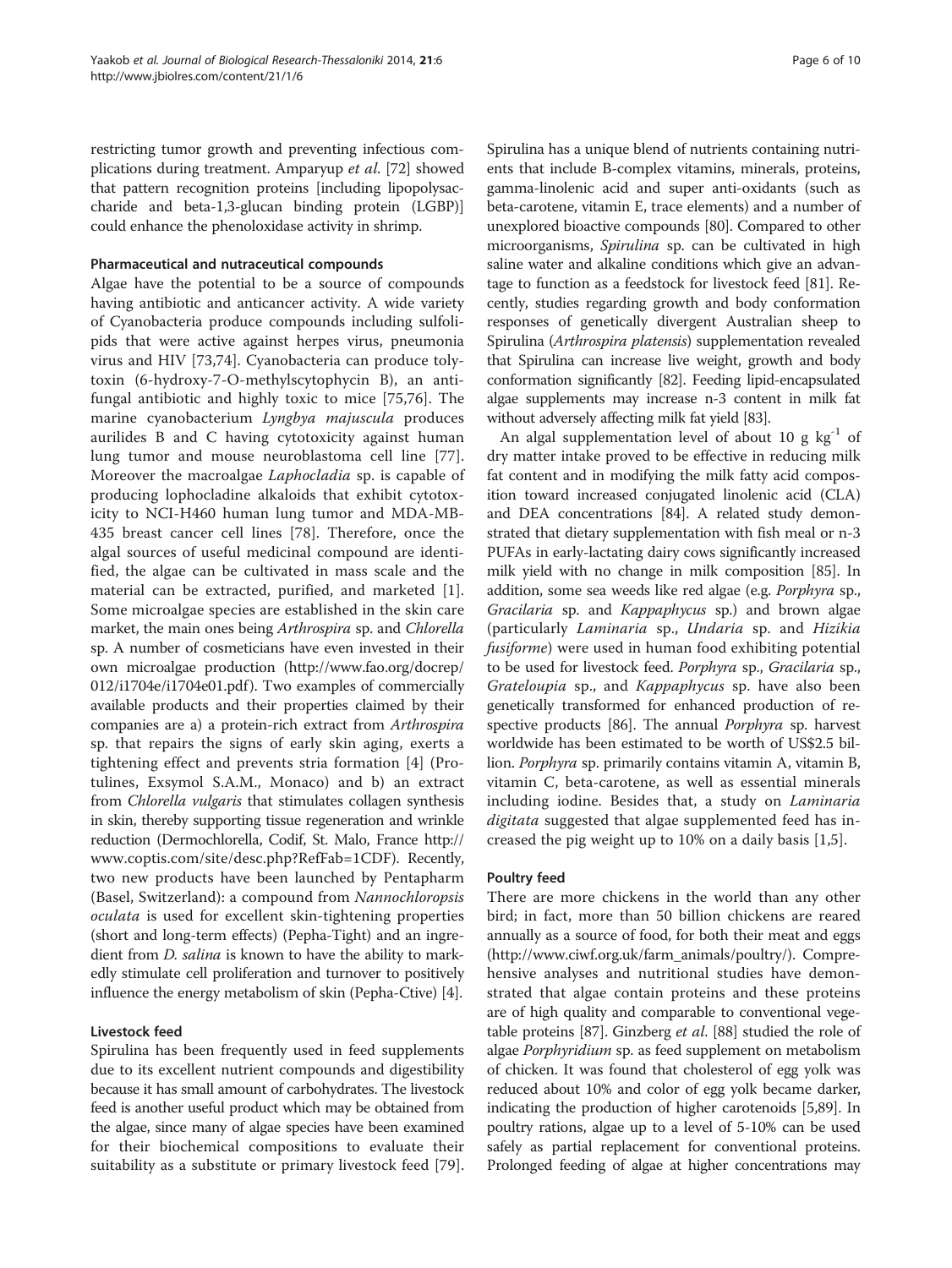cause adverse effects. The yellow color of broiler skin and shanks as well as of egg yolk is the most important characteristic that can be influenced by feeding algae. Moreover, the Institute für Getreideverarbeitung (Bergholz-Rehbrücke, Germany) produces a natural feed with the algae Chlorella sp. and Arthrospira sp. called Algrow [[90](#page-9-0)].

#### Aquaculture feed

Demand for fish for human consumption has risen due to the environmental concerns over Open Ocean fishing [[91](#page-9-0)]. The world market for farmed fish and aquatic edible plants was valued in 2008 at US\$106 billion. Products from fisheries and aquaculture combined are supplying the world with 142 million tonnes of protein every year ([http://www.blueeconomy.eu/m/articles/view/Fish-with](http://www.blueeconomy.eu/m/articles/view/Fish-without-Feed-Part-1-The-Market)[out-Feed-Part-1-The-Market\)](http://www.blueeconomy.eu/m/articles/view/Fish-without-Feed-Part-1-The-Market).

According to another report by United Nations Food and Agriculture Organization [\(www.fao.org/docrep/016/](http://www.fao.org/docrep/016/i2727e/i2727e.pdf) [i2727e/i2727e.pdf](http://www.fao.org/docrep/016/i2727e/i2727e.pdf)), in the last three decades (1980-2010), world food fish production of aquaculture has increased by almost 12 times, at an average annual rate of 8.8% and the world aquaculture production attained another all-time high in 2010 at 60 million tonnes (excluding aquatic plants and non-food products), with an estimated total value of US\$119 billion [\(http://aquabounty.com/aqua](http://aquabounty.com/aquaculture-market/)[culture-market/\)](http://aquabounty.com/aquaculture-market/). Non-toxic marine microalgae, including the stramenopiles Isochrysis sp., Pavlova sp. and Nannochloropsis sp. as well as various diatoms, represent the primary food source at some stages in the life cycle of most cultivated marine animals [\[1](#page-7-0)]. Therefore, algal biomass will be in high demand for the fish-food and aquaculture markets in the future and provide ample revenues for the algae industry [\[91\]](#page-9-0).

A challenge in fish nutrition is to generate end products with high levels of health-promoting long chains of omega-3 fatty acids for the consumer, while reducing the use of fish oils. Omega-3 oils have a high market demand in both the human nutraceuticals and animal feed industries. This growing trend is an additional driving force for the marketing of non-marine-based omega-3 oils and alternative feed ingredients. Algae is a rich source of high quality protein, vitamins, micronutrients (trace elements), and carotenoids, Long-chain PUFAs, especially of n-3 and n-6 series such as eicosapentaenoic (EPA), docosahexaenoic (DHA), and arachidonic (AA) are considered pharmacologically important for dietetics and therapeutics [[90](#page-9-0)]. Algal meal is a rich source of high-quality protein, vitamins, micronutrients (trace elements) and carotenoids, which can be used directly in aqua feeds [[85](#page-9-0)]. Furthermore, fish phosphoglycerides generally contain 50% of their total fatty acids as n-3 PUFA with a ratio of 22:6 (n-3):20:5 (n-3) of about 2:1 and it can be seen most clearly in the phosphoglycerides of fish eggs [[59\]](#page-8-0). In addition, better growth weight and

protein efficiencies ratio of tilapia was observed when supplied with algae as nutritional source in feed. Also, Phorphidium valderianum was successfully used as feed for aquaculture (based on its nutritional performance and non-toxic properties) [\[5](#page-7-0)]. The diatom Thalassiosira pseudonana is widely cultivated to feed variety of mollusks, including the Pacific oyster Crassostrea gigas and rock scallops [[1\]](#page-7-0). The long chain PUFAs are highly susceptible to oxidation because of their unsaturated nature; the addition of natural antioxidants to the highly unsaturated fish oil may protect it from oxidation [[92](#page-9-0)].

#### Shrimp feed

The total global production of farmed shrimp reached more than 1.6 million tonnes in 2003, representing a value of nearly US\$9,000 million ([http://fisherymanagement.](http://fisherymanagement.wikia.com/wiki/Shrimp_farm) [wikia.com/wiki/Shrimp\\_farm](http://fisherymanagement.wikia.com/wiki/Shrimp_farm)). Shrimp farming production reached 737,200 tonnes in 1998, an increase of 12% from 1997. This increased production was mainly reported in subtropical regions of America (28%, 457 hatcheries) and SE Asia (72%, 3,718 hatcheries) [\[59\]](#page-8-0). According to Shrimp Production Review by Food and Resource Economics Department, University of Florida USA, the shrimp farming was estimated to be about 4 million metric tonnes in 2013, with 10.3% projected annual growth rate (mainly attributed to SE Asian countries and China) ([http://www.gaalliance.org/update/GOAL11/DiegoValder](http://www.gaalliance.org/update/GOAL11/DiegoValderrama.pdf)[rama.pdf](http://www.gaalliance.org/update/GOAL11/DiegoValderrama.pdf)). However, disease outbreaks in recent years have affected farmed Atlantic salmon in Chile, oysters in Europe, and marine shrimp farming in several countries in Asia, South America and Africa, resulting in partial or sometimes total loss of production ([http://www.fao.org/](http://www.fao.org/docrep/016/i2727e/i2727e.pdf) [docrep/016/i2727e/i2727e.pdf](http://www.fao.org/docrep/016/i2727e/i2727e.pdf) ). In 2010, aquaculture in China suffered production losses of 1.7 million tons caused by natural disasters, diseases and pollution. Disease outbreaks virtually wiped out marine shrimp farming production in Mozambique in 2011 [\(www.fao.org/docrep/](http://www.fao.org/docrep/016/i2727e/i2727e.pdf) [016/i2727e/i2727e.pdf](http://www.fao.org/docrep/016/i2727e/i2727e.pdf)). Microalgae species Hypnea cervicornis and Cryptonemia crenulata particularly rich in protein were tested in shrimp diets. Amount of algae in fish meal resulted in significant increase in shrimp growth rates [[5](#page-7-0)]. The requirement for DHA in marine fish and shrimp nutrition has been established via feeding diets containing DHA and AA; the findings revealed that shrimp rose on diets rich in DHA and AA showed significant improvement in immune parameters, such as total hemocyte count, phenoloxidase activity, superoxide dismutase activity, and bactericidal activity [\[93](#page-9-0)]. Recently, it has been reported that the addition of 0.5% Spirulina meal in a complete diet for shrimp (L. vannamei juveniles), with 14% of Peruvian fishmeal, has proved as a nutritionally efficient feeding attractant [\[94\]](#page-9-0). Through short-term feeding studies, two marine algal products (MAP) named MAP3 and MAP8 were found suitable as substitute of protein source in the feeds of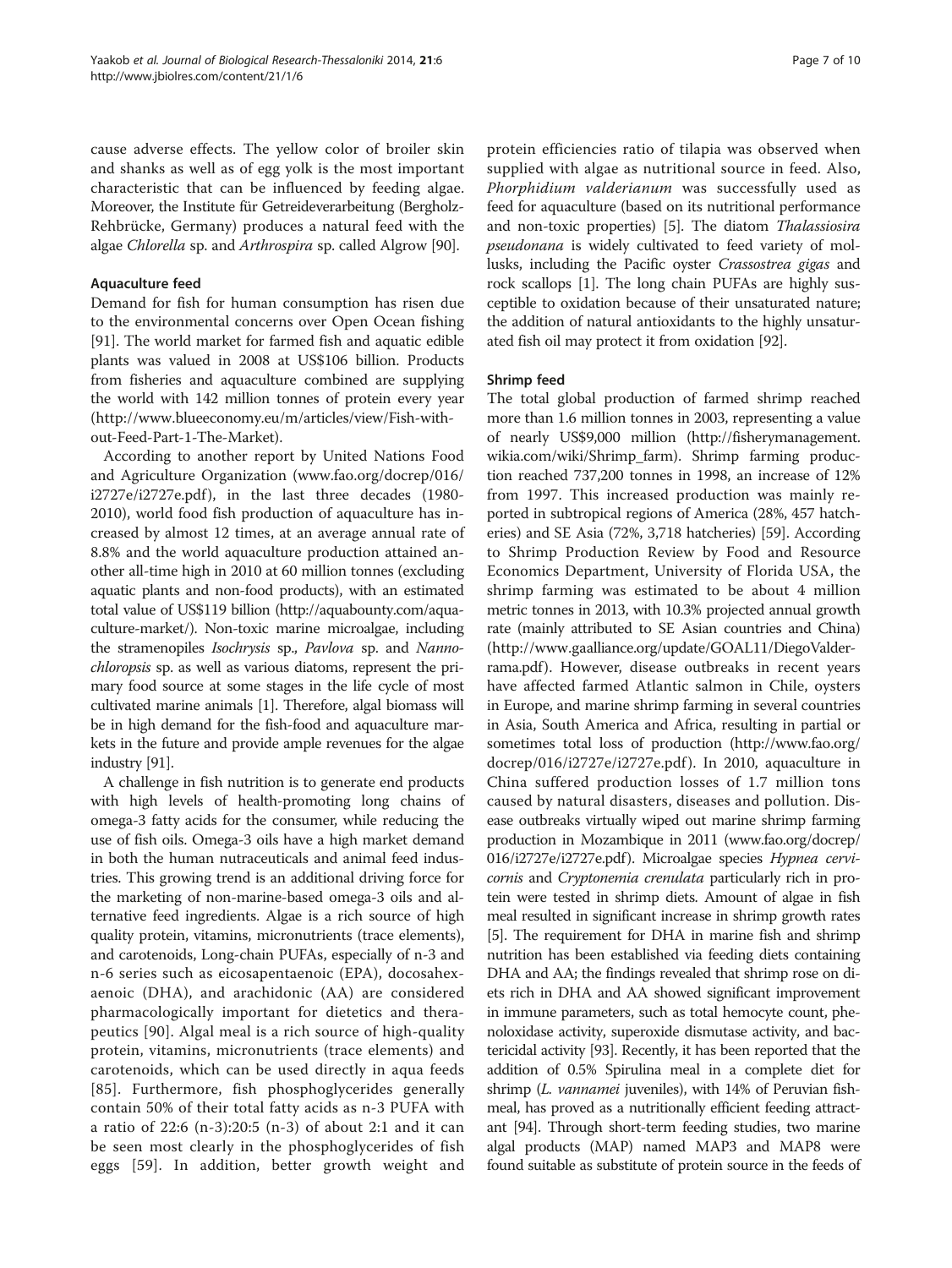<span id="page-7-0"></span>three prominent farmed species [[89](#page-9-0)]. The studies regarding the utilization of fish oil and algae as a source of PUFAs are going side by side but the trends are more inclined towards algal products. Menhaden fish oil can also be used as a source of dietary fatty acids which influence the composition of Pacific white shrimp muscle tissue by exhibiting significantly higher shrimp muscle DHA level [\[95\]](#page-9-0). As fish meal content, DHA is required for the production of ecdysone for molting, growth and egg production. The mechanism involves the biological membranes rich in di-22:6 (n-3) phosphoglycerides which is relatively constant in the face of changing environmental variables like temperature, pressure, and salinity [[59](#page-8-0)].

#### Conclusion

Microalgae have multiple potential to produce high-valued products and there is an urgent need of awareness makes these biomolecules popular in the world to meet the increasing demands with respect to population. Most of these biomolecules are not produced in the animal/human body but termed as essential; therefore, it is highly recommended to make these biomolecules available for food and feed purposes. Although the production of biomolecules from algae requires some awareness regarding technology and market value at the industrial and farmer level, it has been proved that these biomolecules can be produced using algae as a potential source at small or large scale. The demanding market of these biomolecules is quite convincing to stimulate research interests leading to production programs by the related organizations. Algae culturing got attention because of its biofuel producing characteristics but the awareness regarding cultivation technologies may also lead to set trends for biomolecule production as a pharmaceutical or nutritional product. The production of biomolecules from algae and their subsequent utilization in animal and aquaculture feed may support the objectives to establish industry from microalgae at domestic or industrial scale. Some of the biomolecules can be produced as a byproduct while producing biofuel from algae as a main targeted product. Eighty-two percent of the world fish stocks are overexploited, depleted or endangered, while demand for fish protein is exploding. With the world population expected to reach 9 billion by 2050, demand for critical sources of protein continues to outstrip supply.

#### Consent

Written informed consent was obtained from the patient for the publication of this report and any accompanying images.

#### Abbreviations

AA: Arachidonic acid; CLA: Conjugated linolenic acid; DEA: Drug Enforcement agency; DHA: Docosahexaenoic acid; DNA: Deoxyribonucleic acid; EDTA: Ethylene diamine tetra acetic acid; EPA: Eicosapentaenoic acid; GLA: (Gamma) γ-linolenic acid; HIV: Human immunodeficiency virus;

LGBP: Lipopolysaccharide and beta-1,3-glucan binding protei; LT: Leukotrienes; M: Molar; MAP: Marine algal products; MGO: Marigold Orange; PG: Prostaglandins; PPAR: Peroxisome Proliferator-activated receptors; SE: South East; Sp: Specie; TX: Thromboxanes; UV: Ultraviolet; UVA: Ultraviolet A.

#### Competing interests

The author's declare that they have no competing interests.

#### Authors' contributions

ZY: As a team leader has worked for concept development leading to a comprehensive report on algal biomolecules. EA: Has worked for writing, editing, and presenting the facts in the form of a review. AZ: Has worked for literature review, writing, and designing a review report. MM: Was also involved in literature review and extracting facts and figures for this report. MS: Was involved in supervision for designing manuscript. All authors read and approved the final manuscript.

#### Acknowledgements

Authors, acknowledge the University Kebangsaan Malaysia for providing infrastructure and funding to facilitate the preparation of this review report.

#### Author details

<sup>1</sup>Department of Chemical & Process Engineering Faculty of Engineering & Built Environment, University Kebangsaan Malaysia, 43600 Bangi, Malaysia. <sup>2</sup> Centre for Energy Systems, National University of Sciences and Technology, Sector H-12, Islamabad, Pakistan.

#### Received: 28 May 2013 Accepted: 31 December 2013 Published: 19 May 2014

#### References

- 1. Graham JE, Wilcox LW, Graham LE: Algae. City: Pearson Education; 2009.
- 2. Preisig HR, Andersen RA: Historical review of algal culturing techniques. In Algal Culturing Techniques. Edited by Andersen RA. London: Elsevier Academic Press; 2005:1–12.
- 3. Del Campo JA, García-González M, Guerrero MG: Outdoor cultivation of microalgae for carotenoid production: current state and perspectives. Appl Microbiol Biot 2007, 74:1163–1174.
- 4. Spolaore P, Joannis-Cassan C, Duran E, Isambert A: **Commercial applications** of microalgae. J Biosci Bioeng 2006, 101:87–96.
- 5. Harun R, Singh M, Forde GM, Danquah MK: Bioprocess engineering of microalgae to produce a variety of consumer products. Renew Sust Energ Rev 2010, 14:1037–1047.
- 6. Naguib YMA: Antioxidant activities of astaxanthin and related carotenoids. J Ag Food Chem 2000, 48:1150–1154.
- 7. Kupcinskas L, Lafolie P, Lignell Å, Kiudelis G, Jonaitis L, Adamonis K, Andersen LP, Wadström Τ: Efficacy of the natural antioxidant astaxanthin in the treatment of functional dyspepsia in patients with or without Helicobacter pylori infection: A prospective, randomized, double blind, and placebo-controlled study. Phytomedicine 2008, 15:391–399.
- 8. Nakagawa K, Kiko T, Miyazawa T, Burdeos GC, Kimura F, Satoh A, Miyazawa T: Antioxidant effect of astaxanthin on phospholipid peroxidation in human erythrocytes. Bri J Nutr 2011, 105:1563–1571.
- 9. Canales-Gómez E, Correa G, Viana MT: Effect of commercial carotene pigments (astaxanthin, cantaxanthin and β-carotene) in juvenile abalone Haliotis rufescens diets on the color of the shell or nacre. Vet Mexico 2010, 41:191–200.
- 10. Del Campo JA, Rodríguez H, Moreno J, Vargs MA, Rivas J, Guerrero MG: Accumulation of astaxanthin and lutein in Chlorella zofingiensis (Chlorophyta). Appl Microbiol Biot 2004, 64:848–854.
- 11. Zhao LY, Chen G, Zhao G, Hu X: Optimization of microwave-assisted extraction of astaxanthin from Haematococcus pluvialis by response surface methodology and antioxidant activities of the extracts. Separ Sci Technol 2009, 44:243–262.
- 12. Rodríguez-Sáiz M, de la Fuente JL, Barredo JL: Xanthophyllomyces dendrorhous for the industrial production of astaxanthin. Appl Microbiol Biot 2010, 88:645–658.
- 13. Yuan J-P, Peng J, Yin K, Wang J-H: Potential health-promoting effects of astaxanthin: a high-value carotenoid mostly from microalgae. Mol Nutr Food Res 2011, 55:150–165.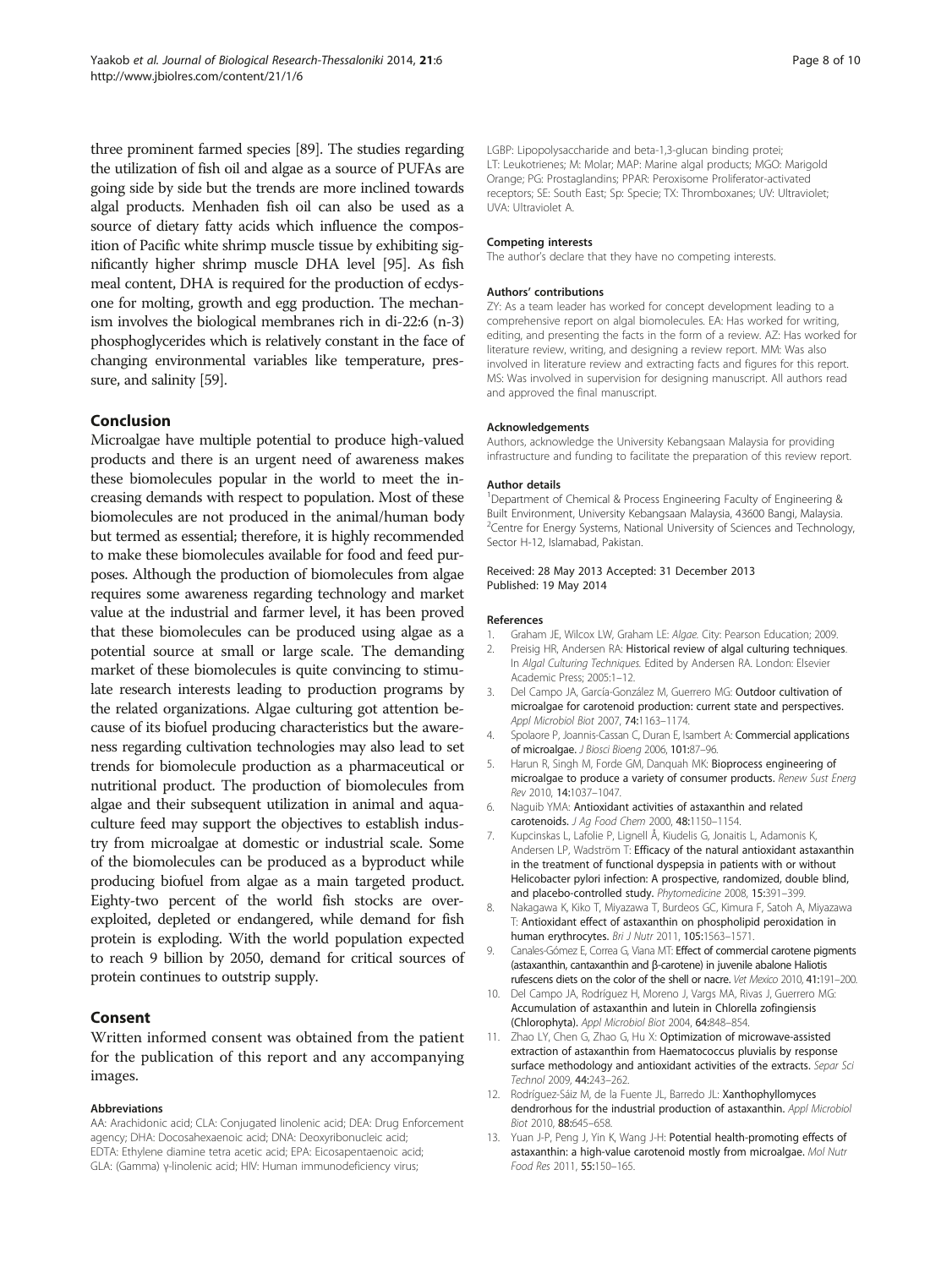- <span id="page-8-0"></span>14. Yang Y, Seo JM, Nguyen A, Pham TX, Park HJ, Park Y, Kim B, Bruno RS, Lee J: Astaxanthin-rich extract from the green alga Haematococcus pluvialis lowers plasma lipid concentrations and enhances antioxidant defense in apolipoprotein E knockout mice. J Nutr 2011, 141:1611–1617.
- 15. Tolasa S, Cakli S, Ostermeyer U: Determination of astaxanthin and canthaxanthin in salmonid. Eur Food Res Technol 2005, 221:787–791.
- 16. Dominguez A, Ferreira M, Coutinho P, Fábregas J, Otero A: Delivery of astaxanthin from Haematococcus pluvialis to the aquaculture food chain. Aquaculture 2005, 250:424–430.
- 17. Guerin M, Huntley ME, Olaizola M: Haematococcus astaxanthin: applications for human health and nutrition. Trends Biotechnol 2003, 21:210–216.
- 18. Sheikhzadeh N, Tayefi-Nasrabadi H, Oushani AK, Enferadi ΜΗΝ: Effects of Haematococcus pluvialis supplementation on antioxidant system and metabolism in rainbow trout (Oncorhynchus mykiss). Fish Physiol Biochem 2012, 38:413–419.
- 19. Lyons NM, O'Brien NM: Modulatory effects of an algal extract containing astaxanthin on UVA-irradiated cells in culture. J Dermatol Sci 2002, 30:73-84.
- 20. Cysewski GR, Lorenz RT: Industrial production of microalgal cell-mass and secondary products - species of high Potential: Haematococcus. In Handbook of Microalgal Culture Biotechnology and Applied Phycology. Edited by Richmond A. Oxford: Blackwell Publishing Ltd; 2004:281–288.
- 21. Landrum JT, Bone RA: Lutein, zeaxanthin, and the macular pigment. Arch Biochem Biophys 2001, 385:28–40.
- 22. Shi X-M, Chen F, Yuan J-P, Chen H: Heterotrophic production of lutein by selected Chlorella strains. J Appl Phycol 1997, 9:445-450.
- 23. Zhang X-W, Shi X-M, Chen F: A kinetic model for lutein production by the green microalga Chlorella protothecoides in heterotrophic culture. J Ind Microbiol Biot 1999, 23:503–507.
- 24. Wu Z-Y, Shi C-L, Shi X-M: Modeling of lutein production by heterotrophic Chlorella in batch and fed-batch cultures. World J Microb Biot 2007, 23:1233–1238.
- 25. Bhattacharyya S, Datta S, Mallick B, Dhar P, Ghosh S: Lutein content and in vitro antioxidant activity of different cultivars of Indian marigold flower (Tagetes patula L.) extracts. J Agr Food Chem 2010, 58:8259-8264.
- 26. Christaki E, Bonos E, Giannenas I, Florou-Paneri P: Functional properties of carotenoids originating from algae. J Sci Food Agr 2012, 93:5–11.
- 27. Wei D, Chen F, Chen G, Zhang XW, Liu LJ, Zhang H: Enhanced production of lutein in heterotrophic Chlorella protothecoides by oxidative stress. Sci China Ser C 2008, 51:1088–1093.
- 28. Becker W: Microalgae in human and animal nutrition. In Handbook of Microalgal Culture Biotechnology and Applied Phycology. Edited by Richmond A. Oxford: Blackwell Publishing Ltd; 2004:312–351.
- 29. Lers A, Biener Y, Zamir A: Photoinduction of massive β-carotene accumulation by the alga Dunaliella bardawil: Kinetics and dependence on gene activation. Plant Physiol 1990, 93:389–395.
- 30. Ben-Amotz A: Industrial production of microalagal cell-mass and secondary products - major industrial species Dunaliella. In Handbook of Microalgal Culture Biotechnology and Applied Phycology. Edited by Richmond A. UK: Blackwell Publishing Ltd; 2004:273–280.
- 31. Kar HK: Efficacy of beta-carotene topical application in melasma: an open clinical trial. Indian J Dermatol Ve 2002, 68:320-322.
- 32. Neuman I, Nahum H, Ben-Amotz A: Prevention of exercise-induced asthma by a natural isomer mixture of β-carotene. Ann Allerg Asthma Im 1999, 82:549–553.
- 33. Hr T, Tikellis G, Robman LD, McCarty CA, McNeil JJ: Vitamin E supplementation and macular degeneration: randomized controlled trial. BMJ 2002, 325:11–14.
- 34. Hall NF: Prevention of age related, macular degeneration. BMJ 2002,  $325:1-2$
- 35. Humphrey AM: Chlorophyll. Food Chem 1980, 5:57–67.
- 36. Humphrey AM: Chlorophyll as a color and functional ingredient. J Food Sci 2004, 69:C422-C425.
- 37. Ferruzzi MG, Blakeslee J: Digestion, absorption, and cancer preventative activity of dietary chlorophyll derivatives. Nutr Res 2007, 27:1-12.
- 38. Gandul-Rojas B, Gallardo-Guerrero L, Mínguez-Mosquera IM: Influence of the chlorophyll pigment structure on its transfer from an oily food matrix to intestinal epithelium cells. J Agr Food Chem 2009, 57:5306–5314.
- 39. Scotter MJ, Castle L, Roberts D: Method development and HPLC analysis of retail foods and beverages for copper chlorophyll (E141[i])

and chlorophyllin (E141[ii]) food colouring materials. Food Addit Contam 2005, 22:1163–1175.

- 40. Yoshida A, Yokono O, Oda T: Therapeutic effect of chlorophyll-a in the treatment of patients with chronic pancreatitis. Gastroenterol Jpn 1980, 15:49–61.
- 41. Sekar S, Chandramohan M: Phycobiliproteins as a commodity: trends in applied research, patents and commercialization. J Appl Phycol 2008, 20:113–136.
- 42. Boussiba S, Richmond AE: Isolation and characterization of phycocyanins from blue green algae Spirulina platensis. Arch Microbiol 1979, 120:155–159.
- 43. Benedetti S, Benvenuti F, Pagliarani S, Francogli S, Scoglio S, Canestrani F: Antioxidant properties of a novel phycocyanin extract from the blue-green alga Aphanizomenon flos-aquae. Life Sci 2004, 75:2353–2362.
- 44. Hu Q: Industrial production of microalgal cell-mass and secondary products - major industrial species Arthrospira (Spirulina) platensis. In Handbook of Microalgal Culture Biotechnology and Applied Phycology. Edited by Richmond A. Oxford: Blackwell Publishing Ltd; 2004:264–272.
- Shapiro HM, Glazer AN, Christenson L, Williams JM, Strom TB: Immunofluorescence measurement in a flow cytometer using low-power helium-neon laser excitation. Cytometry 1983, 4:276-279.
- 46. Patel A, Mishra S, Ghosh PK: Antioxidant potential of C-phycocyanin isolated from cyanobacterial species Lyngbya, Phormidium and Spirulina spp. Indian J Biochem Bio 2006, 43:25–31.
- 47. Chen T, Wong YS: In vitro antioxidant and antiproliferative activities of selenium-containing phycocyanin from selenium-enriched Spirulina platensis. J Agr Food Chem 2008, 56:4352–4358.
- 48. Givens DI, Gibbs RA: Very long chain n-3 polyunsaturated fatty acids in the food chain in the UK and the potential of animal-derived foods to increase intake. Nutrition Bull 2006, 31:104–110.
- 49. Frankel EN, Satué-Gracia T, Meyer AS, German BJ: Oxidative stability of fish and algae oils containing long-chain polyunsaturated fatty acids in bulk and in oil-in-water emulsions. J Agri Food Chem 2002, 50:2094–2099.
- 50. Bradbury J: Docosahexaenoic Acid (DHA): an ancient nutrient for the modern human brain. Nutrients 2011, 3:529–554.
- 51. Cottin SC, Sanders TA, Hall WL: The differential effects of EPA and DHA on cardiovascular risk factors. P Nutr Soc 2011, 70:215–231.
- 52. Tanigai T, Ueki S, Kihara J, Kamada R, Yamauchi Y, Sokal A, Takeda M, Ito W, Kayaba H, Adachi T, Ohta K, Chihara J: Docosahexaenoic Acid exerts antiinflammatory action on human eosinophils through peroxisome proliferator-activated receptor-independent mechanisms. Int Arch Allergy Imm 2012, 158:375–386.
- 53. Thiombiano-Coulibaly N, Rocquelin G, Eymard-Duvernay S, Kiffer-Nunes J, Tapsoba S, Traoré SA: Seasonal and environmental effects on breast milk fatty acids in Burkina Faso and the need to improve the omega 3 PUFA content. Acta Paediatr 2003, 92:1388–1393.
- 54. Da Silva TL, Mendes A, Mendes RL, Calado V, Alves SS, Vasconcelos JMT, Reis A: Effect of n-dodecane on Crypthecodinium cohnii fermentations and DHA production. J Ind Microbiol Biot 2006, 33:408-416.
- 55. Jiang Y, Chen F, Liang S-Z: Production potential of docosahexaenoic acid by the heterotrophic marine dinoflagellate Crypthecodinium cohnii. Process Biochem 1999, 34:633–637.
- 56. Milledge JJ: Commercial application of microalgae other than as biofuels: a brief review. Rev Environ Sci Biotechnol 2011, 10:31–41.
- 57. Zittelli GC, Rodolfi L, Tredici MR: Industrial production of microalgal cell-mass and secondary products - species of high potential: mass cultivation of Nannochloropsis in Closed Systems. In Handbook of Microalgal Culture Biotechnology and Applied Phycology. Edited by Richmond A. Oxford: Blackwell Publishing Ltd; 2004:298–303.
- 58. Zamora O, Richmond A: Microalgae production for aquaculture. In Handbook of Microalgal Culture Biotechnology and Applied Phycology. Edited by Richmond A. Oxford: Blackwell Publishing Ltd; 2004:365–379.
- 59. Hemaiswarya S, Raja R, Kumar RR, Ganesan V, Anbazhagan C: Microalgae: a sustainable feed source for aquaculture. World J Microb Biot 2011, 27:1737–1746.
- 60. Zhang CW, Richmond A: Sustainable, high-yielding outdoor mass cultures of Chaetoceros muelleri var. subsalsum and Isochrysis galbana in vertical plate reactors. Mar Biotechnol 2003, 5:302–310.
- 61. Wen Z-Y, Chen F: Heterotrophic production of eicosapentaenoic acid by microalgae. Biotechnol Adv 2003, 21:273–294.
- 62. Arad S, Richmond A: Industrial production of microalgal cell-mass and secondary products - Species of high potential: Porphyridium sp. In